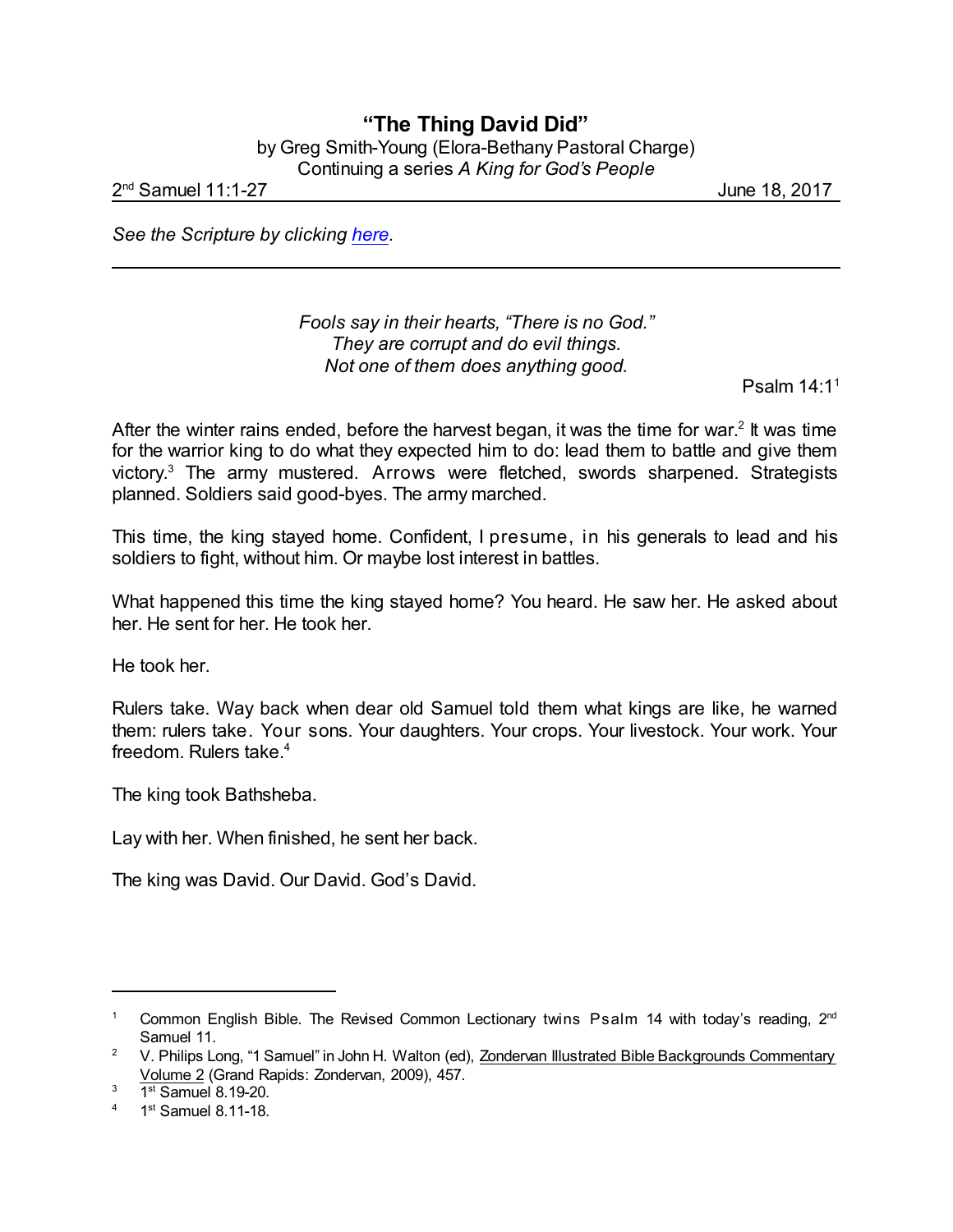II

David took her. Why?

Sex? Desire? . . . Domination?

It's an old story, often told and too often true. Desire mixes with power. Power excuses desire.

We desire. Wild thoughts run through our fields. It might not be sex. There are so many other things that stir us. What power does — we don't need much — power convinces us that we can break and tame and master our wildness. So we let it loose. We think we can ride it. Instead, it runs unbridled, dragging us along. And, honestly, we might like the rampage.

When you have power, people might tell you how wonderful you are. You might believe it (you want to). And you might think, "Why shouldn't I? I deserve it. I'm entitled. I'll grab anything I want. They will let me." <sup>5</sup> And they might.

David took Bathsheba. Did he ask her? Could she have said "No, your majesty!"

When she got home, was she desperate for another bath? To wash him off?

Then, a month or two. She sends words that tell David he is not as sovereign over everything as he thought: "I'm pregnant."

> III *Fools say in their hearts, "There is no God." . . . The Lord looks down from heaven on humans to see if anyone is wise, to see if anyone seeks God, but all of them have turned bad.*

Psalm 14:1a-2

David is king. So David summoned . . . Uriah back from the battle. He brought Uriah back to where a battle was happening the poor guy knew nothing about. David suggested . . . go home, wash up. You know what he means. 6 If Uriah and Bathsheba share a moment, everyone will assume the child is the soldier's. Bathsheba will know better. Will she dare whisper a word? Shame silences victims; abusers count on that.

Uriah is a Hittite. He is not bound to Israel's Torah, the way of God. Yet he proves himself true to it. More than David! Loyal. Faithful. Full of integrity. <sup>7</sup> Without even knowing the significance of what he is doing, he thwarts his king's scheme. He will not "go home." Not

https://en.wikipedia.org/wiki/Donald Trump\_and\_Billy\_Bush\_recording

<sup>6</sup> "Wash your feet" might have been a euphemism for sexual intercourse. Even if it was not, David's intention was clear.

<sup>&</sup>lt;sup>7</sup> Walter Brueggemann, First and Second Samuel (Louisville, KY: John Knox, 1990), 275.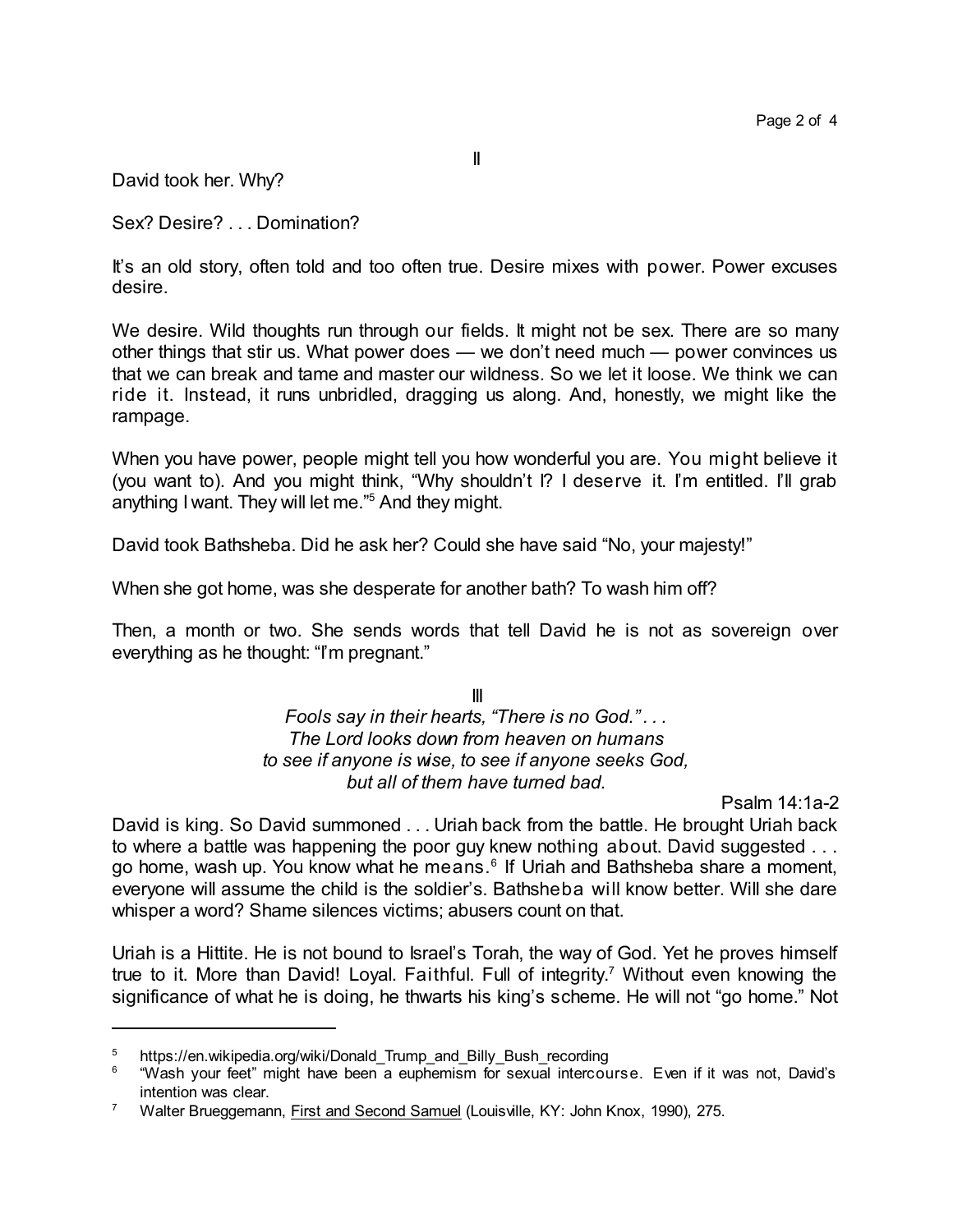when God's army and his comrades are in battle. Uriah the foreigner does what David the king of God's People should have done. He is what God's anointed should have been . . . what we all thought David was.

David summoned. David suggested. And when that failed . . . well, the sure sign of sovereignty is the power to legally kill. David is king, so he sends Uriah back, unknowingly carrying his own death warrant. David is king, so General Joab shifts tactics. He blunders on purpose. Who would send soldiers so close to the enemy wall from where arrows would fly and stones fall? Uriah is not the only one to die in the fiasco. The return of so many heroes in coffins should provoke an outcry from David. Except one contains the corpse of Uriah the Hittite. Mission accomplished.

IV

Notice how many get involved in David's plot. He could never do this alone.

- Those he sends to find out about Bathsheba.
- Those he sends to take her.
- Those who spy on Uriah's activities.
- General Joab.

None, it seems, asks questions. None, as far as we know, mutters objections. *"None of my business. Don't get me involved. Just following orders. He's the king!"*

What about those who will continue the cover-up? Those who will slander Bathsheba? *Why did she go to David? Why didn't she say "No?" What was she wearing? Why was she bathing on the roof?* Those who will jump to their hero's defense? If he says, *"I did not have sexual relations with that woman,"* they will defend him because they need his politics. He is David! Of course we believe him; we don't want to not believe. We need him to be who we think he is.

*Look at David!Poor Uriah is dead. Poor Bathsheba, widowed. Poor child, orphaned before his birthday. See what David does! He takes them both in.*

He takes in everyone else too. The audience insists that any other version must be fake news.

"Kings will be kings." More honestly, "people will be people." Dare we admit that we, each in our own way, are the problem? We are implicated!

 $\overline{V}$ 

David even convinces himself. One remarkable exchange reveals it. David sends this message back to General Joab: *"Do not let this thing be evil in your eyes. The sword devours one as well as another."*

In other words, "War is war. Soldiers die." We might say: "targeting error," "collateral damage," "all for the greater good."